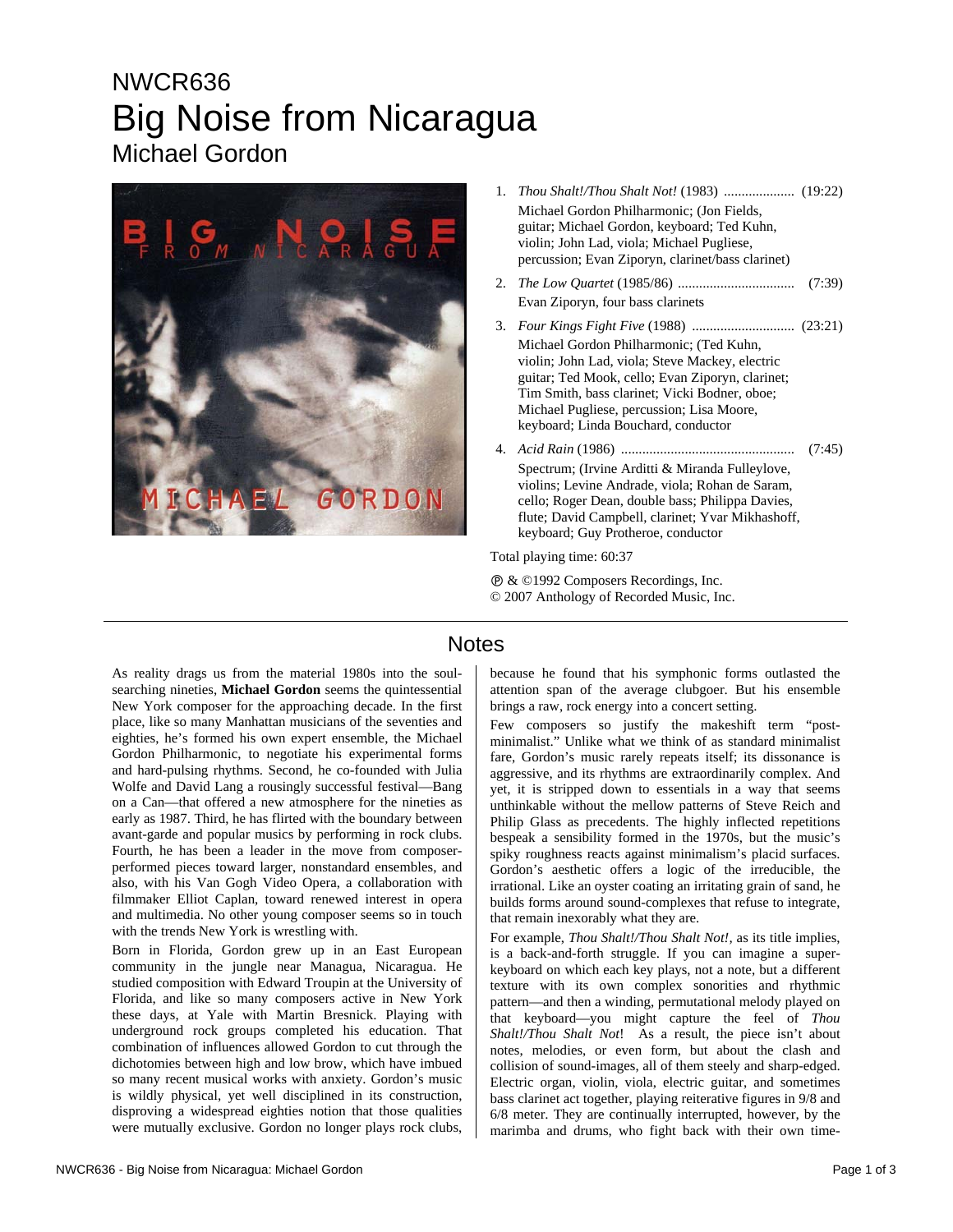frame of quarter-notes, usually in groups of four (F-A-A-F), sometimes five or six. The bass clarinet often sits out as an observer to the conflict, growling its low E of disapproval over and over.

The percussion's intransigence eventually spills into the ensemble, for, halfway through, the bass clarinet begins barking buzzy multiphonics, while the guitar hits chords thick with half-step dissonances; these impose yet a third conflicting time-frame. The cadenza finally granted to the percussion makes it only more insistent, and, over the low E, it ends the piece by itself after the ensemble surrenders. In a Romantic conception of music, opposing elements are eventually synthesized into a new, more inclusive harmony. But *Thou Shalt!/Thou Shalt Not!* essentially is anti-romantic; its refusal to find a common rhythmic ground portrays the failure, and by extension the impossibility, of musical dialectic.

*The Low Quartet* focuses on timbre, but in a less confrontational, even humorous way. Scored originally for bass clarinet, baritone sax, trombone, and double bass, the piece can be played, as here, by four bass clarinets, and the sputtering fusion of timbres when they're at near-unison is an amazing sound. The title is musically literal; the piece's center of gravity lies an octave below middle C, and the music never goes above the treble clef. Rising scales, staccato repeated notes, and tempo contrasts of 4-against-6-against-9 are the primary elements with which Gordon keeps his grumpy lines in closely parallel motion. Suddenly, in the piece's middle, the four break into a jazzy unison melody in a scale evocative of East European musics. This moment of clarity descends back into thumping heterophony, but that scale ends the piece, ascending through increasingly lonely fragments.

*Four Kings Fight Five* is one of Gordon's most ambitious works. Scored for oboe, clarinet, bass clarinet, synthesizer, percussion, electric guitar, and string trio, the piece offers the peculiar experience of chromatic atonality over a drone. The title is a Biblical reference to a battle in Genesis in which four kings defeated five. They were in turn defeated by one man, Abraham, who sought to free his captured nephew, Lot. In Gordon's work, this battle takes place in physical space: Complex polyrhythms such as 8 against 9 against 10, or triplet quarter-notes against dotted quarter-notes play against each other from opposite sides of the ensemble stereophonically, often with a common pulse in the middle. Listening with an awareness of speaker placement will clarify how the piece works.

Though atonal, *Four Kings's* climbing melodies are intuitively written, even drawn from rock harmony. Rising scales in the bass clarinet underline the piece's nicely drawn phrasing. A middle section of slowly evolving dissonant harmonies crescendos to its emotional payoff, a quietly shimmering, rhythmically complex continuum. The final section builds into an increasingly consonant mass of repeated notes, major triads with a few dissonances added. (It's tempting to hear the steady-beat maracas in this section as an homage to Steve Reich's *Four Organs*, despite the diverse tempos floating by.) At last, as the ensemble repeats in a decrescendo, a sustained viola distances itself to provide a mournful solo commentary. Gordon's pieces begin boldly and end in thoughtful self-questioning.

*Acid Rain*, scored for flute, bass clarinet, synthesizer, and string quintet including bass, is an intense study in tempo shifts. From the outset, the strings switch between 8th-notes and dotted 16th-notes for a bumpy gear-shifting effect, while the synthesizer rolls along in 8th-note triplets. As the woodwinds enter, the contrast comes to include varying meters as well. The overall effect is a new kind of rhythmmelody; pitch is often limited to two notes a whole step apart, while tempo shifts carry the shaping role. The entire piece isn't as corrosive as its title suggests, for shimmering synthesizer patterns and winding woodwind melodies offer the ear some relaxation.

Gordon's music is sometimes harsh and unrelenting, elsewhere cloudy and mysterious. Either way, it packs into compelling forms some of the most original ideas coming out of New York today. And it sounds like no one else except Michael Gordon.

—*Kyle Gann*